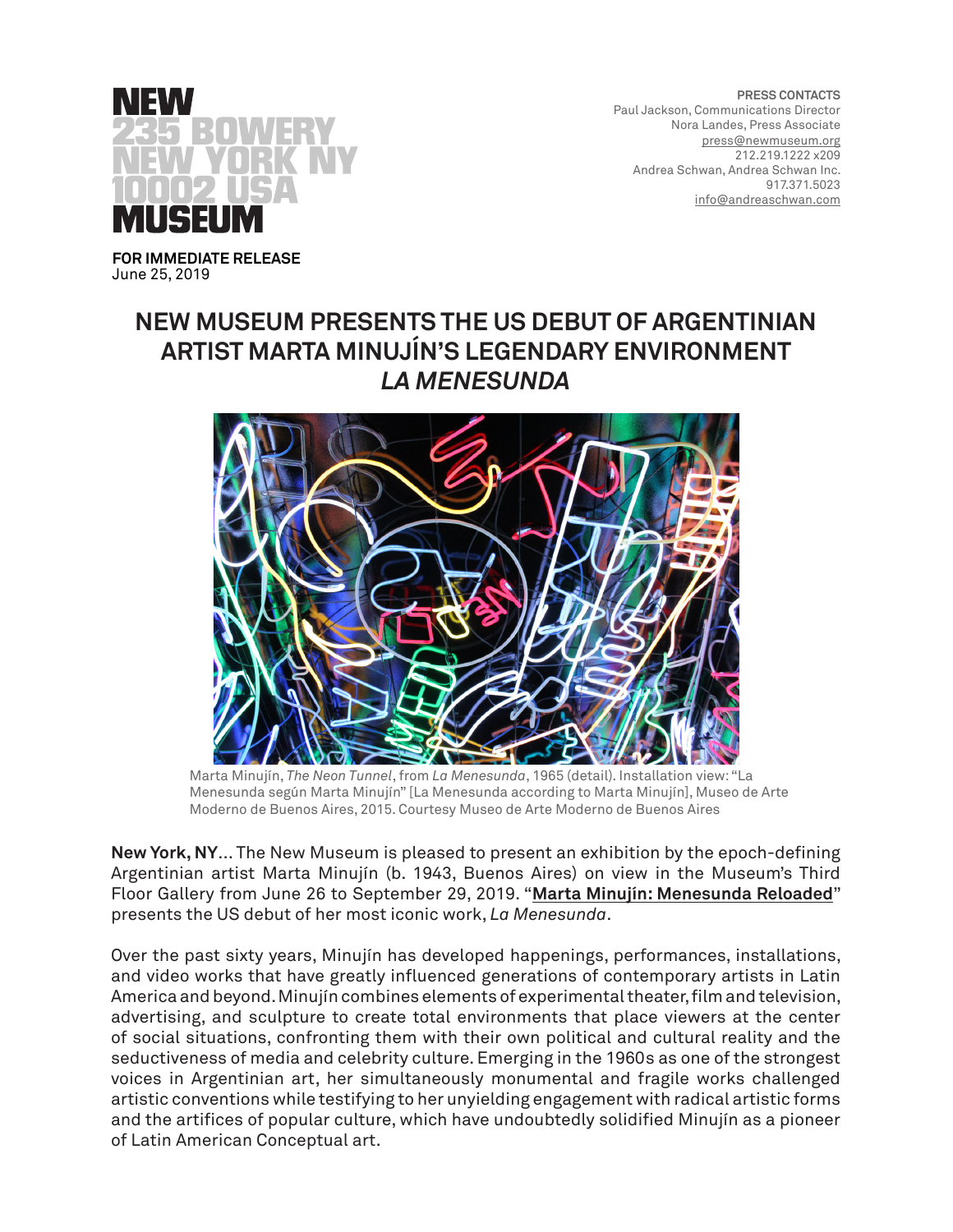In 1965, at the Instituto Di Tella in Buenos Aires, Minujín and Rubén Santantonín devised the now-legendary environment *La Menesunda*. This intricate labyrinth sought to provoke visitors and spur them into action, offering new modes of encounter with consumer culture, mass media, and urban life. While *La Menesunda* was created as a direct response to street life in Buenos Aires—the title is slang for a confusing situation—the work, alongside that of Christo, Allan Kaprow, Claes Oldenburg, Niki de Saint Phalle, and others, counts among the earliest large-scale environments made by artists, demonstrating how Minujín anticipated the contemporary obsession with participatory spaces, the lure of new pop-up museums, and the quest for an intensity of experience that defines social media today.

Occupying the Museum's Third Floor, *La Menesunda* is composed of eleven distinct spaces through which visitors move, one at a time. Entering the work through a doorway in the shape of a human silhouette, visitors must then climb a set of stairs and proceed through a series of narrow hallways and staircases, discovering new spaces and situations intended to surprise and shock along the way. Moving through an environment simulating human intestines, a refrigerator, and the interior of a woman's head, visitors encounter live performers and moving parts triggered by the visitors' own actions; they emerge transformed by an encounter with unexpected textures, forms, and sensations. In 2015, the Museo de Arte Moderno de Buenos Aires presented a reconstruction of *La Menesunda*. The New Museum's presentation of the work—titled *Menesunda Reloaded*—marks the second recreation of this installation, and its first-ever presentation in the US.

A fully illustrated catalogue published by the New Museum accompanies the exhibition. The catalogue includes an interview with Marta Minujín, conducted by Helga Christoffersen and Massimiliano Gioni; a conversation between Gioni and the legendary artist Christo; as well as newly commissioned essays on the artist's work by Zanna Gilbert and Aimé Iglesias Lukin.

"Marta Minujín: Menesunda Reloaded" is curated by Massimiliano Gioni, *Edlis Neeson Artistic Director*, and Helga Christoffersen, Associate Curator.

*La Menesunda* is co-produced by the New Museum and the Museo de Arte Moderno de Buenos Aires.

### **PUBLIC PROGRAMS**

**Marta Minujín in Conversation with Massimiliano Gioni and Helga Christoffersen**

Saturday June 29, 3 PM

New Museum Theater

The New Museum presents a special conversation between artist Marta Minujín; Massimiliano Gioni, *Edlis Neeson Artistic Director*; and Associate Curator Helga Christoffersen on the occasion of the opening of "Marta Minujín: Menesunda Reloaded."

### **Three Readings of** *La Menesunda*

Thursday September 19, 7 PM

New Museum Theater

This panel discussion will feature scholars and experts in Latin American art, feminism, and media ecology presenting three innovative new interpretations of the history and significance of Marta Minujín's *La Menesunda* (1965).